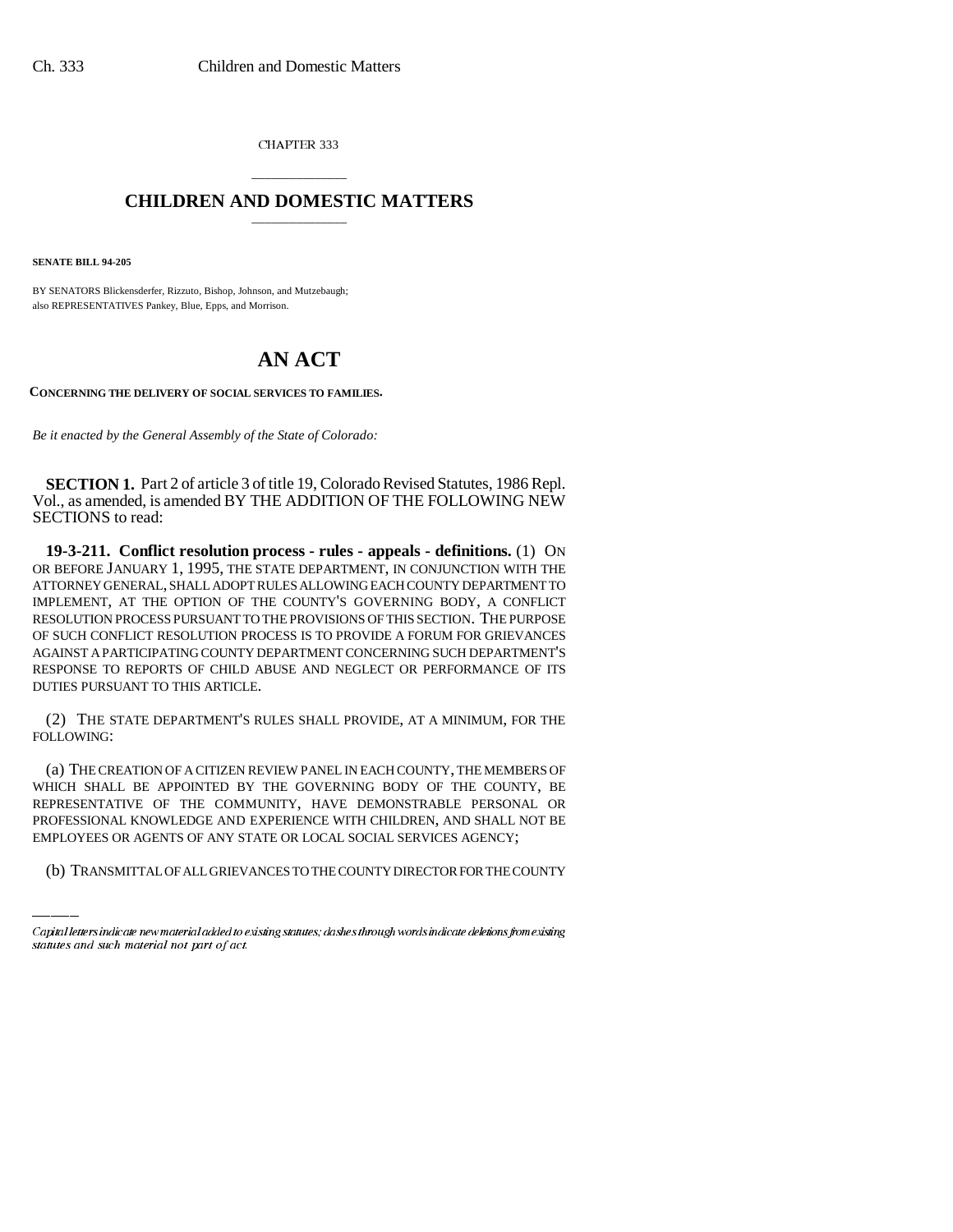DIRECTOR'S PROMPT REFERRAL OF SUCH GRIEVANCES TO THE LOCAL DEPARTMENT OF SOCIAL SERVICES FOR INTERNAL RESOLUTION WITHIN TEN DAYS AFTER RECEIPT OF THE GRIEVANCE AND THEREAFTER TO THE CITIZEN REVIEW PANEL FOR REVIEW AND DECISION WITHIN THIRTY DAYS AFTER RECEIPT OF THE GRIEVANCE;

(c) THE REFERRAL OF A CITIZEN REVIEW PANEL DECISION TO THE GOVERNING BODY FOR A FINAL APPEAL WITHIN THIRTY DAYS AFTER THE DECISION BY THE CITIZEN REVIEW PANEL IF A COMPLAINANT DISAGREES WITH THE CITIZEN REVIEW PANEL'S DISPOSITION OF THE GRIEVANCE;

(d) REVIEW AND DECISION BY THE GOVERNING BODY WITHIN THIRTY DAYS OF RECEIPT OF A GRIEVANCE FOR FINAL APPEAL;

(e) THE INCLUSION OF CASE REASSIGNMENT AS A POSSIBLE RESOLUTION TO THE GRIEVANCE;

(f) THE DISCLOSURE OF THE AVAILABILITY OF THE CONFLICT RESOLUTION PROCESS TO PERSONS WHO ARE THE SUBJECT OF ANY CHILD ABUSE OR NEGLECT REPORT AND TO ANY FAMILY WHOSE CHILD IS THE SUBJECT OF ANY CHILD ABUSE OR NEGLECT REPORT;

(g) ACCESS BY THE CITIZEN REVIEW PANELS AND THE GOVERNING BODY TO CHILD ABUSE OR NEGLECT REPORTS, WHICH SHALL BE REVIEWED SOLELY FOR THE PURPOSE OF RESOLVING DISPUTES PURSUANT TO THE PROVISIONS OF THIS SECTION; EXCEPT THAT NO IDENTIFYING INFORMATION CONCERNING ANY PERSON WHO REPORTED CHILD ABUSE OR NEGLECT SHALL BE DISCLOSED; AND

(h) A SYSTEM FOR MONITORING COMPLIANCE WITH THIS SECTION WHICH SHALL INCLUDE ANNUAL REPORTS FROM THE PARTICIPATING COUNTIES AS TO THE COMPLAINTS RECEIVED AND THEIR RESOLUTION AND AN ANNUAL REPORT BY THE STATE DEPARTMENT TO THE GENERAL ASSEMBLY AND THE RELEVANT COMMITTEES OF REFERENCE CONCERNING COMPLIANCE WITH THIS SECTION.

(3) THE CONFLICT RESOLUTION PROCESS SHALL BE INFORMAL, AND THE RULES GOVERNING THE ESTABLISHMENT AND IMPLEMENTATION OF THE PROCESS SHALL BE EASILY UNDERSTANDABLE BY COMPLAINANTS. THE STATE DEPARTMENT SHALL PREPARE STANDARDIZED FORMS THAT SHALL BE USED BY THE COUNTY DEPARTMENTS AND THE CITIZEN REVIEW PANELS IN THE PARTICIPATING COUNTIES. THE CITIZEN REVIEW PANELS AND THE GOVERNING BODIES SHALL PREPARE WRITTEN REPORTS SETTING FORTH THE BASES FOR THEIR DECISIONS. RELEVANT INFORMATION CONCERNING THE CONFLICT RESOLUTION PROCESS SHALL BE PUBLICIZED.

(4) FOR THE PURPOSE OF ANY PROCEEDING RELATING TO CHILD ABUSE OR NEGLECT, WRITTEN REPORTS, PREPARED IN CONNECTION WITH RESOLUTION OF GRIEVANCES PURSUANT TO THIS SECTION AND THE RULES ADOPTED BY THE STATE DEPARTMENT, MAY BE RECEIVED AND CONSIDERED BY THE COURT ALONG WITH OTHER EVIDENCE; BUT THE COURT, IF SO REQUESTED BY THE CHILD, THE CHILD'S PARENT OR GUARDIAN, OR OTHER INTERESTED PARTY, SHALL REQUIRE THAT THE PERSON WHO WROTE THE REPORT APPEAR AS A WITNESS AND BE SUBJECT TO BOTH DIRECT AND CROSS-EXAMINATION. IN THE ABSENCE OF SUCH REQUEST, THE COURT MAY ORDER THE PERSON WHO PREPARED THE REPORT TO APPEAR IF IT FINDS THAT THE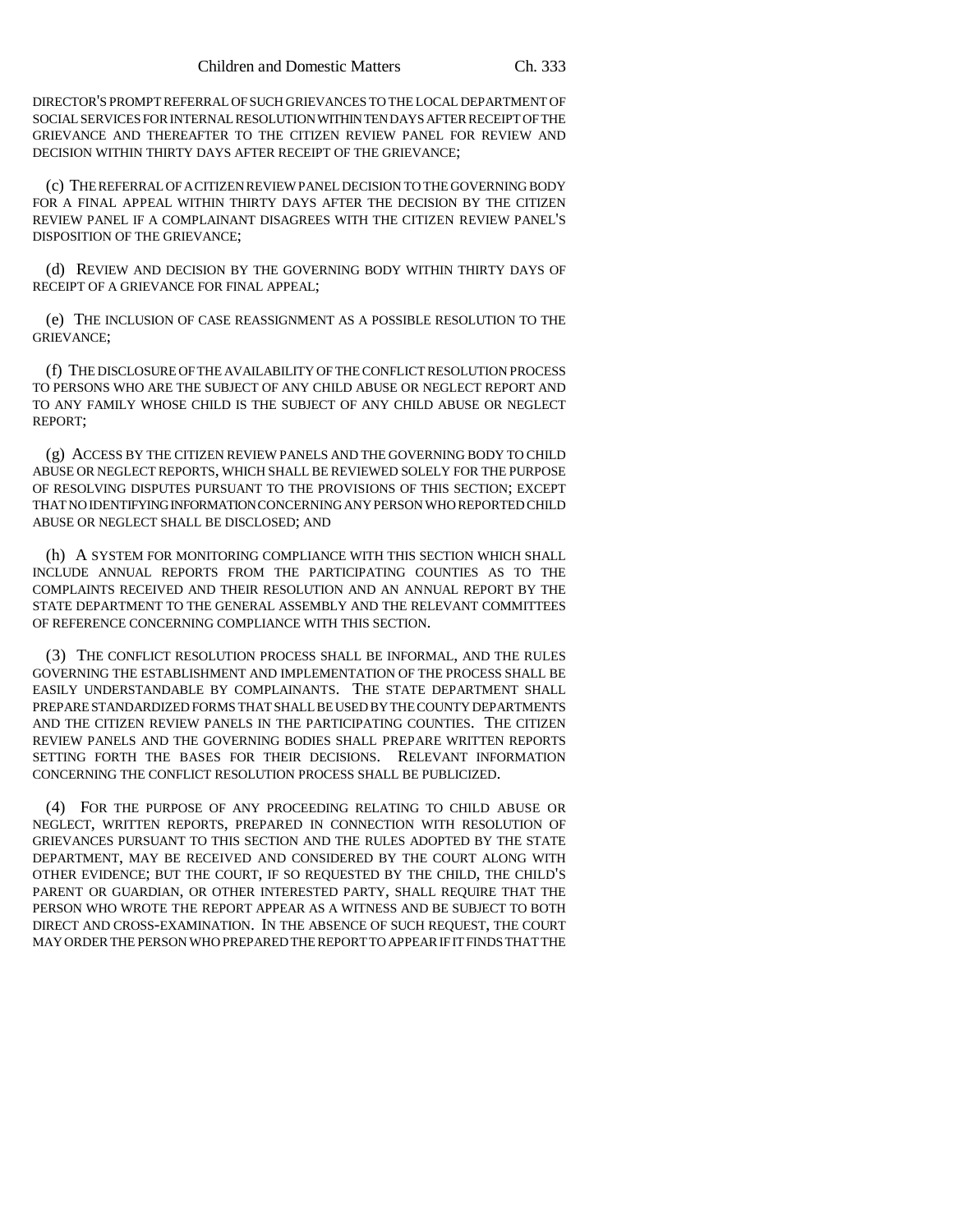## Ch. 333 Children and Domestic Matters

BEST INTERESTS OF THE CHILD SO REQUIRE.

(5) NOTHING IN THIS SECTION SHALL BE CONSTRUED TO DIRECT OR AUTHORIZE ANY PARTICIPANT IN THE CONFLICT RESOLUTION PROCESS TO INTERFERE WITH ANY CRIMINAL INVESTIGATION OR JUDICIAL PROCEEDING.

(6) AS USED IN THIS SECTION, UNLESS THE CONTEXT OTHERWISE REQUIRES:

(a) "CITIZEN REVIEW PANEL" MEANS THE PANEL CREATED IN A COUNTY BY THE BOARD OF COUNTY COMMISSIONERS OR IN A CITY AND COUNTY BY THE CITY COUNCIL THAT SHALL REVIEW AND RENDER DECISIONS REGARDING GRIEVANCES BETWEEN A COMPLAINANT AND A COUNTY DEPARTMENT.

(b) "COMPLAINANT" MEANS THE PERSON BRINGING A GRIEVANCE AGAINST A COUNTY DEPARTMENT.

(c) "COUNTY DEPARTMENT" MEANS A COUNTY OR A CITY AND COUNTY DEPARTMENT OF SOCIAL SERVICES.

(d) "COUNTY DIRECTOR" MEANS THE COUNTY DIRECTOR OR DISTRICT DIRECTOR APPOINTED PURSUANT TO SECTION 26-1-117, C.R.S.

(e) "GOVERNING BODY" MEANS THE BOARD OF COUNTY COMMISSIONERS OF A COUNTY OR THE CITY COUNCIL OF A CITY AND COUNTY.

(f) "GRIEVANCE" MEANS ANY DISPUTE BETWEEN A COMPLAINANT AND A COUNTY DEPARTMENT CONCERNING SUCH DEPARTMENT'S RESPONSE TO, INVESTIGATION OF, AND RECOMMENDATIONS REGARDING ANY REPORT OF CHILD ABUSE AND NEGLECT PURSUANT TO THE PROVISIONS OF THIS ARTICLE.

(g) "STATE DEPARTMENT" MEANS THE STATE DEPARTMENT OF HUMAN SERVICES.

(7) UPON IMPLEMENTATION OF THE RESTRUCTURING OF THE HEALTH AND HUMAN SERVICES DELIVERY SYSTEM PURSUANT TO ARTICLE 1.7 OF TITLE 24, C.R.S., THE PROVISIONS OF THIS SECTION SHALL NO LONGER BE APPLICABLE IF THE STATE DEPARTMENT DETERMINES THAT SUCH LOCAL RESTRUCTURING INCLUDES A LOCAL CONFLICT RESOLUTION PROCESS FOR GRIEVANCES CONCERNING CHILD ABUSE AND NEGLECT CASES.

**19-3-212. Notice of rights and remedies for families.** (1) THE STATE DEPARTMENT SHALL PREPARE, WITH THE ASSISTANCE OF THE ATTORNEY GENERAL, ON A STANDARDIZED FORM, A DETAILED INFORMATIONAL NOTICE OF RIGHTS AND REMEDIES FOR FAMILIES SUBJECT TO THE PROVISIONS OF THIS ARTICLE.

(2) THE NOTICE PREPARED PURSUANT TO SUBSECTION (1) OF THIS SECTION SHALL BE SUPPLIED TO ALL SOCIAL SERVICE AND LAW ENFORCEMENT AGENCIES IN THE STATE AND SHALL BE DELIVERED TO ALL PARENTS AND FAMILIES FROM WHOM CHILDREN ARE REMOVED UNDER COURT ORDER OR BY LAW ENFORCEMENT PERSONNEL, ALONG WITH A COPY OF THE COURT ORDER DIRECTING REMOVAL OF THE CHILD OR CHILDREN FROM THE HOME. IN ADDITION TO THE NOTIFICATION ON THE COURT ORDER, THE INFORMATIONAL NOTICE SHALL CONTAIN A STATEMENT AS TO THE CAUSE OF THE